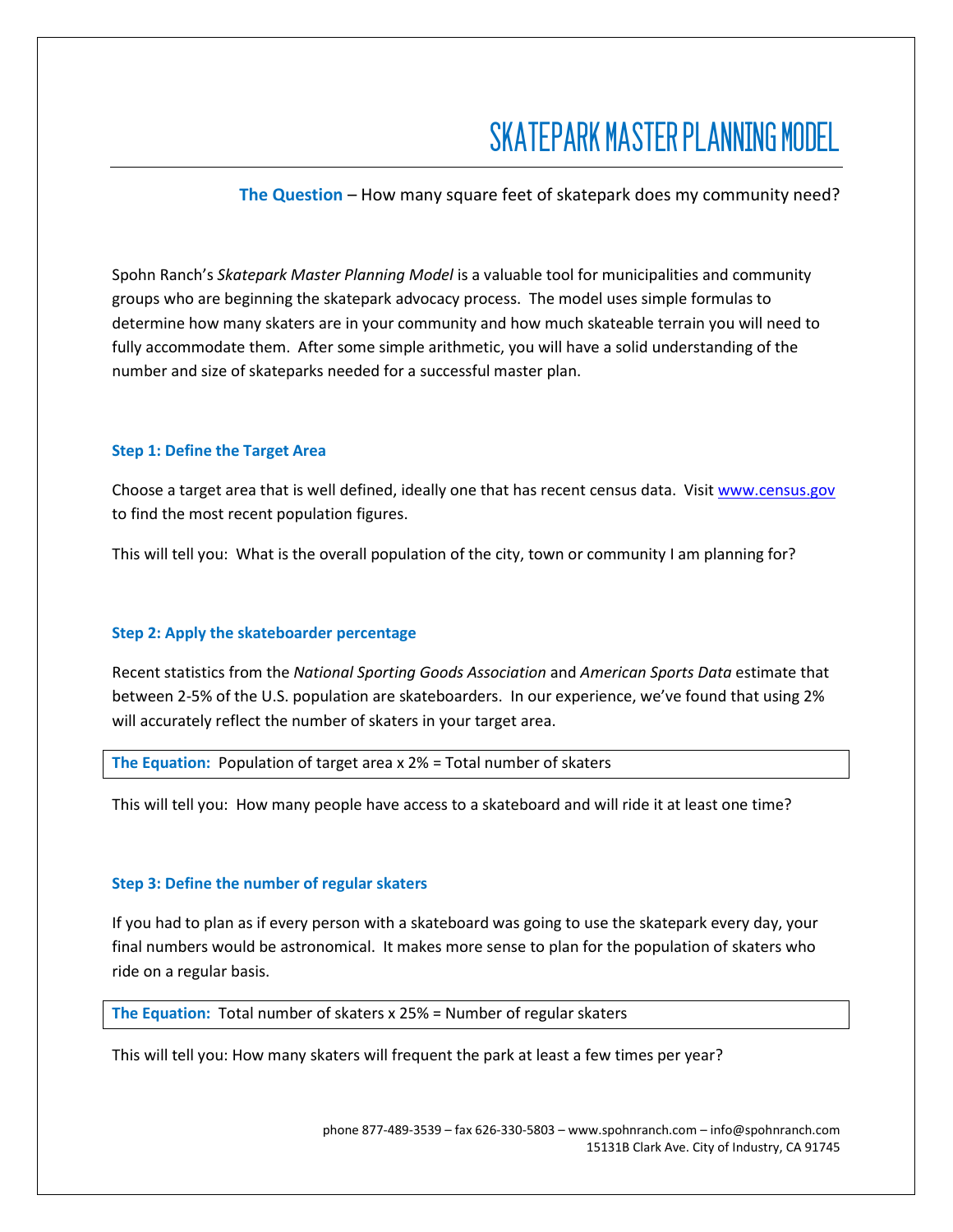# **Step 4: Apply the skate session percentage**

For the average skater, there are roughly 10 skateable hours during the day (10am – 8pm). With the average skate session lasting about 2 hours, there are 5 sessions during the day. While these sessions will obviously overlap, this model gives a good sense for how skaters will ride at different times.

**The Equation:** Number of regular skaters / 5 = Number of skaters riding at one time

This will tell you: How many skaters in the target area will be riding at one time?

\*Note – this model is skewed towards medium-sized communities

- If the target area population is more than 100,000, divide number of regular skaters by 10
- If the target area population is less than 10,000 divide number of regular skaters by 3

# **Step 5: Define the ideal square footage of skateable terrain**

For the past 10 years, Spohn Ranch has visited thousands of skateparks across the country and collected observable data on the number of skaters it takes before a park feels crowded and skating quality is affected.

- 5,000 square foot skatepark reaches crowding point at 15 skaters
- 10,000 square foot skatepark reaches crowding point at 30 skaters
- 20,000 square foot skatepark reaches crowding point at 60 skaters

1 skater needs 333 square feet of skatepark (roughly an 18' x 18' square)

**The Equation:** Number of skaters riding at one time x 333 square feet = Square feet of skatepark

This will tell you: What is the ideal square footage of skatepark needed to satisfy the target area?

#### **Step 6: Distribute the terrain**

Skateparks distributed across the target area will better serve the local skateboarding community. If your recommended terrain is 10,000 or larger you may consider distributing that total footage across more than one site in your target area. If your recommended terrain was less than 8,000 square feet, no distribution is necessary. A single facility should meet the target area's needs provided it is centrally located.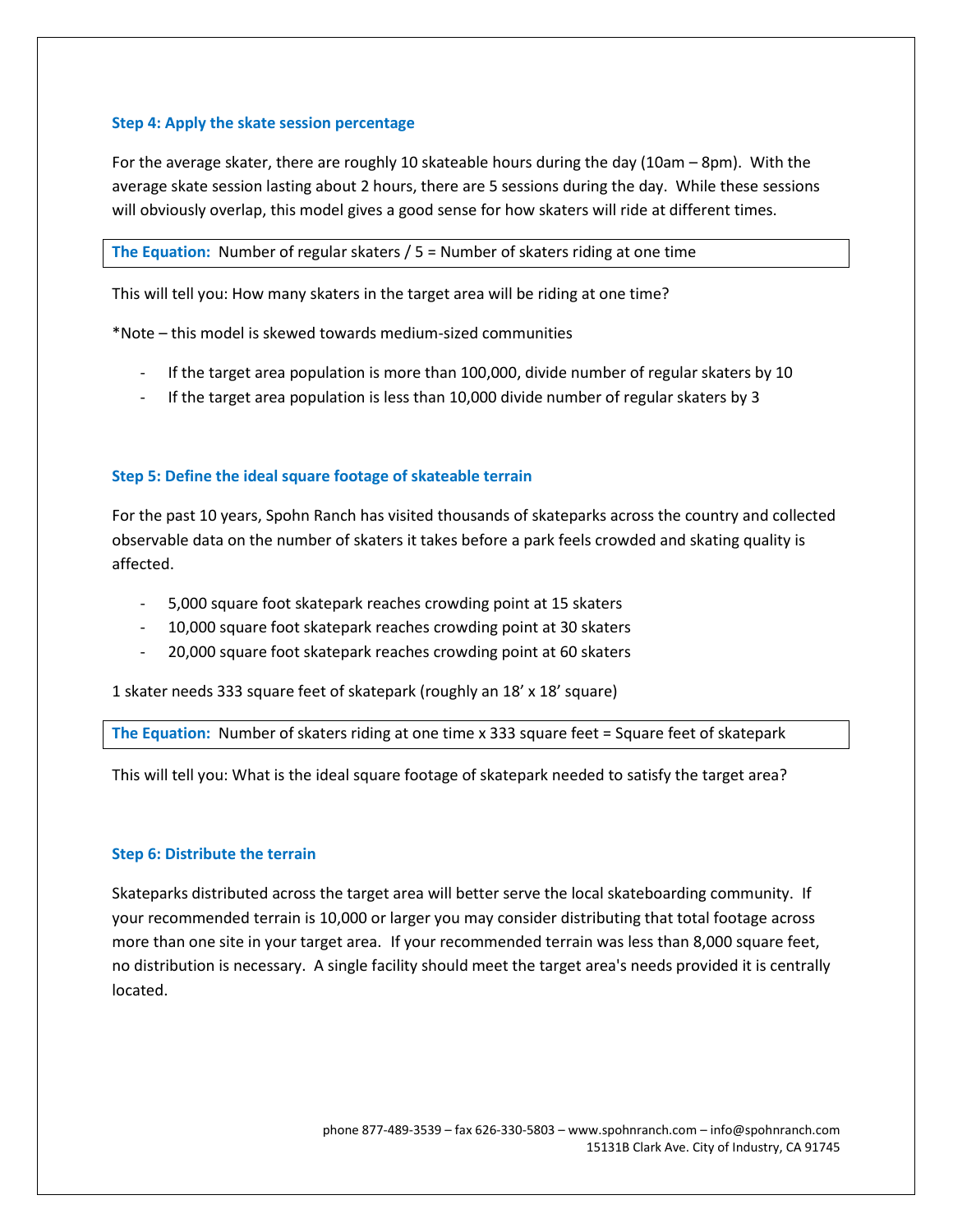#### **Skatepark Typology**

The modern skatepark offers a wide variety of terrain in order to accommodate a broad diversity of skaters, BMXers, and inline skaters. It combines traditional features like bowls and half-pipes with street skating elements like stairs and benches to create a comprehensive and flowing masterpiece.

The modern skatepark also goes beyond a collection of a few ramps on a tennis court, by integrating landscaping and site amenities to create an inviting recreational space. As cities around the world are



beginning to see the benefits of skateparks, skatepark master planning has taken off. These modern skateparks, which offer something for everyone, have become the centerpieces in citywide skatepark systems. When augmented by smaller skate spots, skate dots, and skate plazas, these large skateparks can serve a significant portion of a city's skating population.

#### **Skate Spots**

The newest trend in municipal skatepark master planning, skate spots range in scope from small skateable elements integrated into the existing landscape to larger areas that can accommodate up to a dozen riders. Typically comprised of several elements and ranging anywhere from 2,000-5,000 square feet, a series of skate spots provides a great addition to any community's action sports master plan.

Since almost 75% of skaters consider themselves street skaters, many of them will avoid traditional



skateparks in order to ride "real" street elements. A well-designed skate spot delivers this authentic street experience in a controlled environment.

Many cities are installing multiple skate spots to serve the action sports community by providing safe, engineered spaces that still feel "real" to the users. Subtle changes to real world geometry and a supersmooth finish make Spohn Ranch skate spots safer and more fun to ride.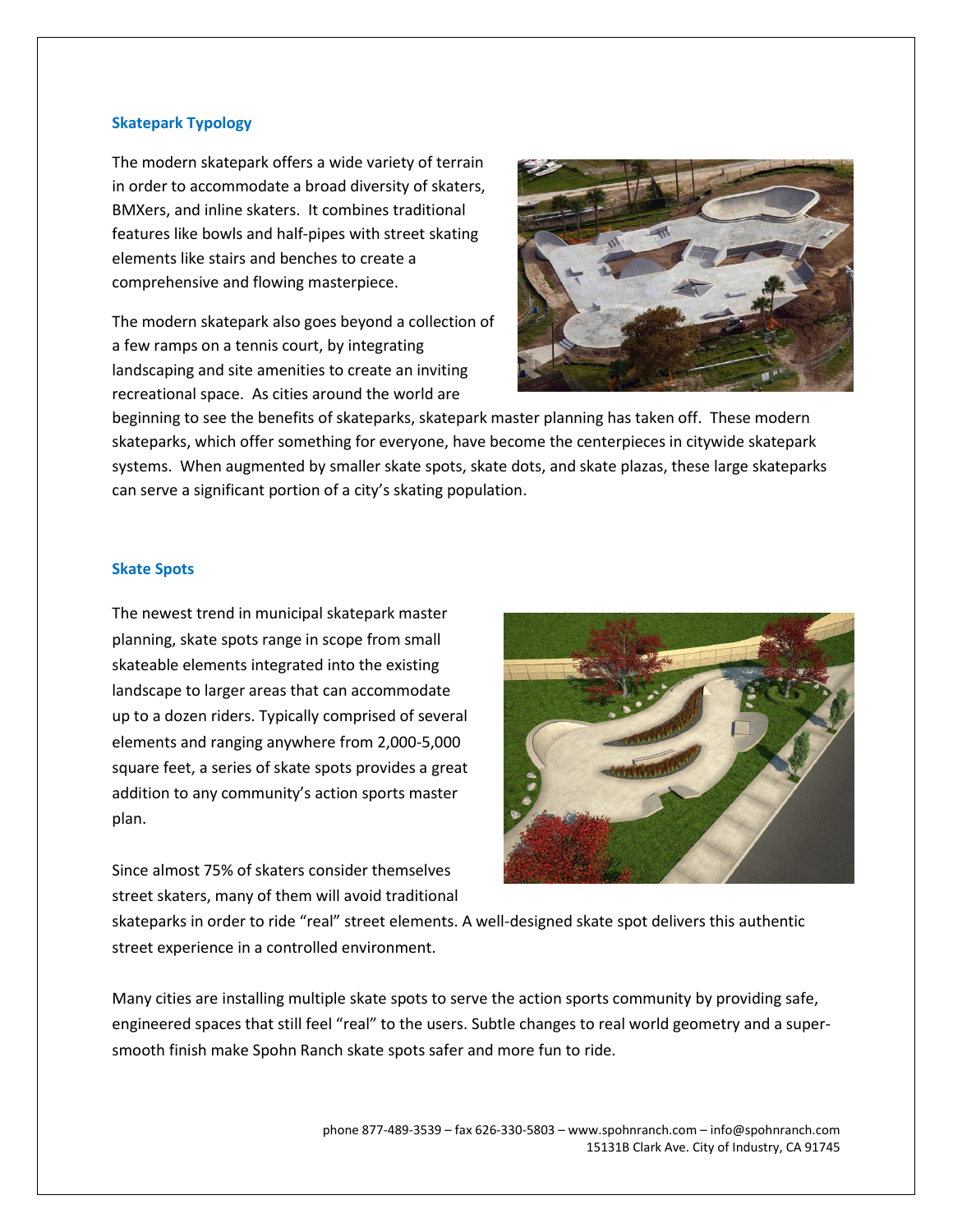In cities with only one central skatepark, many users are dependent on motorized transportation to reach the park. The lower cost and easier installation of skate spots allows for more places to ride serving a larger action sports population in a more efficient way.

# **Skate Dots**

Going one step further, skate dots are even smaller than skate spots. These spaces are typically comprised of one or two elements designed to integrate skateboarding into the public realm. Even with a small budget and limited space, skate dots can be a valuable addition to any community's skateboarding scene.

Consisting of only a few basic elements, these spaces help spread out the skateboarding population and reduce crowding issues commonly found when a city has only one central skatepark. Young skaters with limited transportation now have more designated places to skate, without having to find a ride to the central skatepark.



When the creative mind of the skateboarder goes to work, a simple spot like this can provide endless hours of entertainment.



phone 877-489-3539 – fax 626-330-5803 – www.spohnranch.com – info@spohnranch.com 15131B Clark Ave. City of Industry, CA 91745